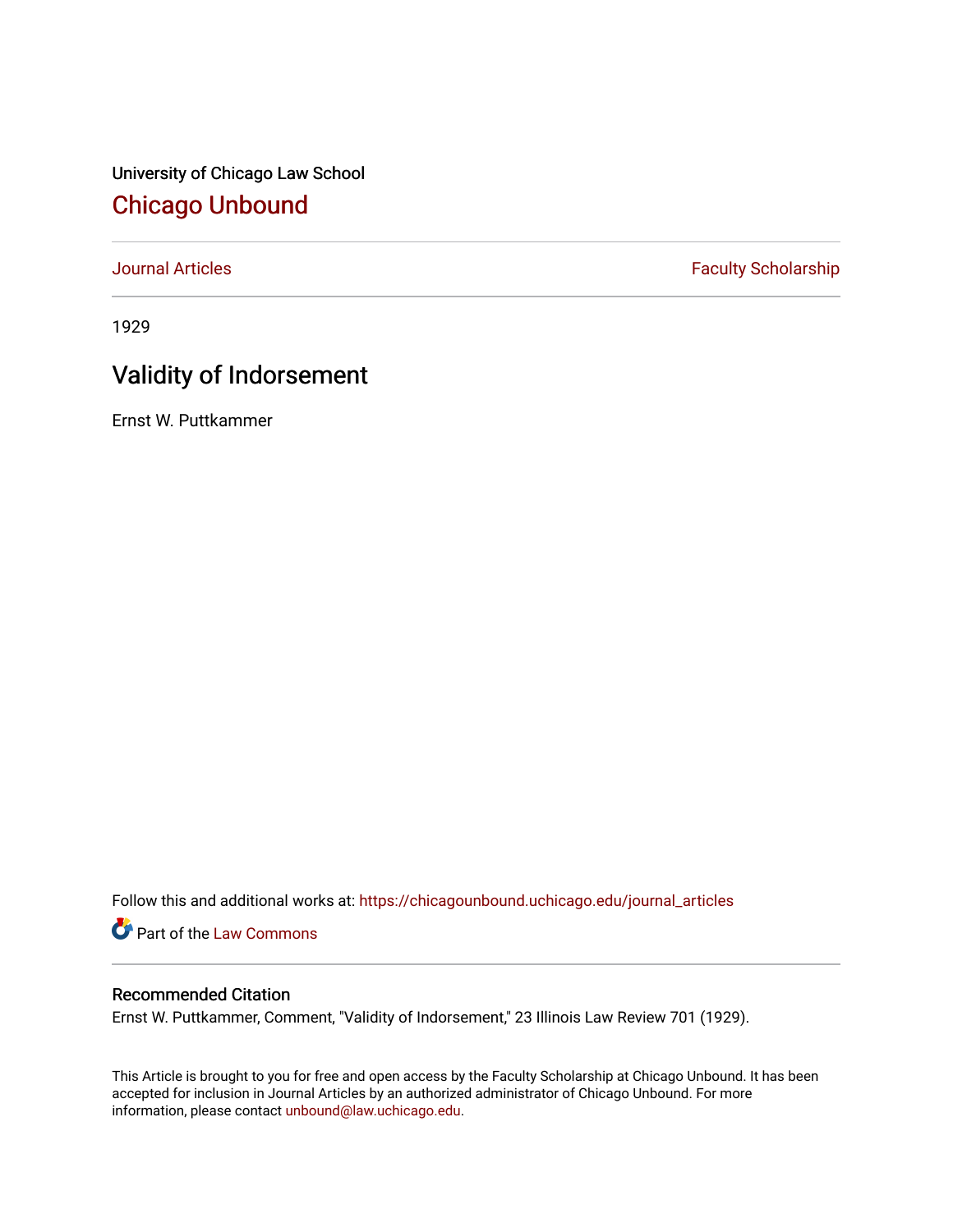## **COMMENT ON RECENT CASES**

BILLS AND NOTES-VALIDITY OF INDORSEMENT BY SWINDLER.<sup>---</sup> [Georgia] H stole an article which he then sold to Michel, telling the latter that his name was **G.** There really was a person named G, but both H and G were unknown to Michel, who acted in good faith throughout. As requested by H, Michel drew a check in payment, payable to G and intended by him to belong to the man then before him. H indorsed the check in G's name, and sold it for value to the defendant, who likewise was unacquainted with H and assumed that he was in fact G, as he claimed to be. The drawee bank paid the check, but now, after disclosure of all the facts, seeks to recover, in behalf of its depositor, Michel. *Held* for the defendant. The payment had been properly made. *MiMer v. First National Bank.'*

Obviously the decision is correct, and the situation is one repeatedly met with wherever there is need to trace out the chain of title to any property, tangible or intangible. The drawer, M, created a piece of property, the check. He meant to extinguish title thereto in himself and to create it in someone else, viz., the man then and there before him. True, he mistakenly thought that this individual's name was G, and that he had a fair claim on him for this sum of money, neither fact being true. But all this was collateral, by way of inducement; the sole intent was to make the human being then present the owner of the check. H, being the owner, could and did pass a good title to the defendant. The plaintiff bank therefore paid the face amount to the very person entitled, and cannot now recover as on an improper payment. To cite more than a few of the leading cases for this manifest chain of reasoning would be an affectation of learning.<sup>2</sup>

Instead, however, of resting its decision on this simple ground the court says:

"Under the facts appearing, the loss resulting from the acts of Hollis, the impostor, should fall upon Michel, and to permit a recovery by the bank in the instant case is to allow a shifting of this loss to another person, who in accepting the check acted innocently and did only what Michel intended should be done. It was Michel who bought the cotton and issued the check, and thus put it in the power of Hollis to go out into commercial channels and to procure from another money to which he was not entitled. Both Michel and Milner appear to have acted in good faith. But, where one of

<sup>1. (</sup>Ga. 1928) 145 S. **E.** 101.

*<sup>2.</sup>* Cundy *v. Lindsay* (1878) 3 **App.** Cas. 459; *Coggill v. Aiierican* Exchange Bank (1847) 1 N. Y. 113, 49 Amer. Dec. 310; Hortsman v. Hen-<br>shaw (1850) 52 U. S. 177; Trust Co. of America v. Hamilton Bank (1908)<br>127 App. Div. 515, 112 N. Y. Supp. 84. With facts almost identical with the instant case, and hence on all fours with it see *Seaboard Natt. Bank v. Bank of Anerica* (1906) 100 N. Y. Supp. 740, 51 Misc. 103.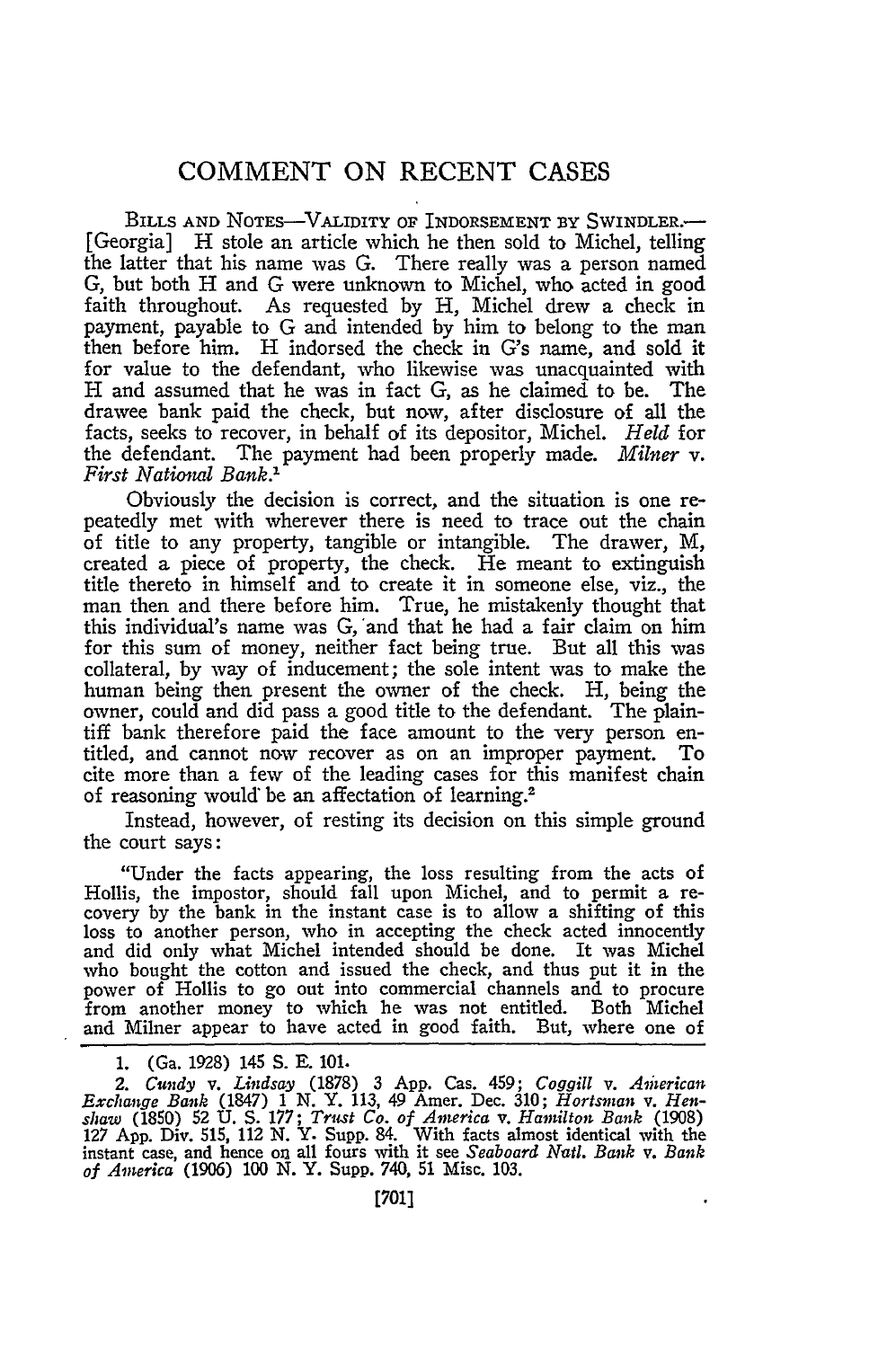two innocent persons must suffer by the act of a third person, he who put it in the power of the third person to inflict the injury must bear the loss."

The last sentence of the quotation, with its pseudo-principle of law really sums up the basis of their decision. Even assuming that there was such a principle, it might well be asked in passing, why, under it, M, and not the defendant, was the one who "put it in the power of the third person to inflict the injury." Had the defendant refrained from taking the check and paying H value for it, it would not have been possible for him to have suffered loss. Thus it was he whose conduct made the loss to himself possible. It is no answer to say that he (the defendant) did only what Michel intended should be done. Michel intended that the check should pass only **by** indorsement by the rightful owner. If H is not that person, then Michel did not mean him to pass it or the defendant to buy it. If H is that person, then the defendant's title is good without recourse to the present argument.

But of course the real vice of the opinion is in its setting up a "principle of law" that does not exist and never has existed. Nor is it given standing by confident references to it as "a well-known rule,"<sup>3</sup> when it is neither well-known nor a rule. If A leaves his bicycle in front of his home, and B, a stranger, takes a ride on it and in so doing injures C, it is **A** whose conduct has put it in B's power to inflict injury on the innocent person; C. But we may be confident that neither Georgia nor any other state would hold **A** liable to C.4 If A asks his friend B to take care of his bicycle for him for a day or two, and B promptly sells it to C, C need not have great hopes of retaining it against A, simply because it was A who put the article in the power of  $B<sup>5</sup>$  Indeed, it has been so held in Georgia even in a case where **A** did intrust the article to B

*3. Commercial Bank v. Arimsby Co.* (1904) 120 **Ga. 74.**

4. Exactly in point hereon is *Lewis v. Amorous* (1907) 3 Ga. App. 50, *59* S. E. 338, where an unauthorized person thus misused *A's* automobile. A passage in the opinion (p. 55) warrants quotation for other reasons beside<br>the sound law that it lays down. "It is insisted, in the argument, that auto-<br>mobiles are to be classed with ferocious animals, and that the law re the duty of the owners of such animals is to be applied. It is not the ferocity of automobiles that is to be feared, but the ferocity of those who drive them. Until human agency intervenes, they are usually harmless. While, by reason of the rate of pay allotted to judges in this state, few, if any, of them have ever owned these machines, yet some of them have occasionally ridden them, thereby acquiring some knowledge of them; and we have, therefore, found out that there are times when these machines not only lack ferocity, but assume such an indisposition to go that it taxes the limits of human ingenuity to make them move at all."

5. "The true owner of property will lose his title in favor of an innocent purchaser for value without notice, only where he has given to another such evidence of the right of selling his goods as, according to the custom of the trade or the common understanding of the world, usually accompanies the authority of disposal, or has given the external indicia of the right of disposing of his property." *Patterson Co. v. Peoples Loan & Saving Co.* (1924) **158** Ga. **503,** 507. See also dissent in *Flemminng v. Drake* (1926) 163 Ga. 872, 876.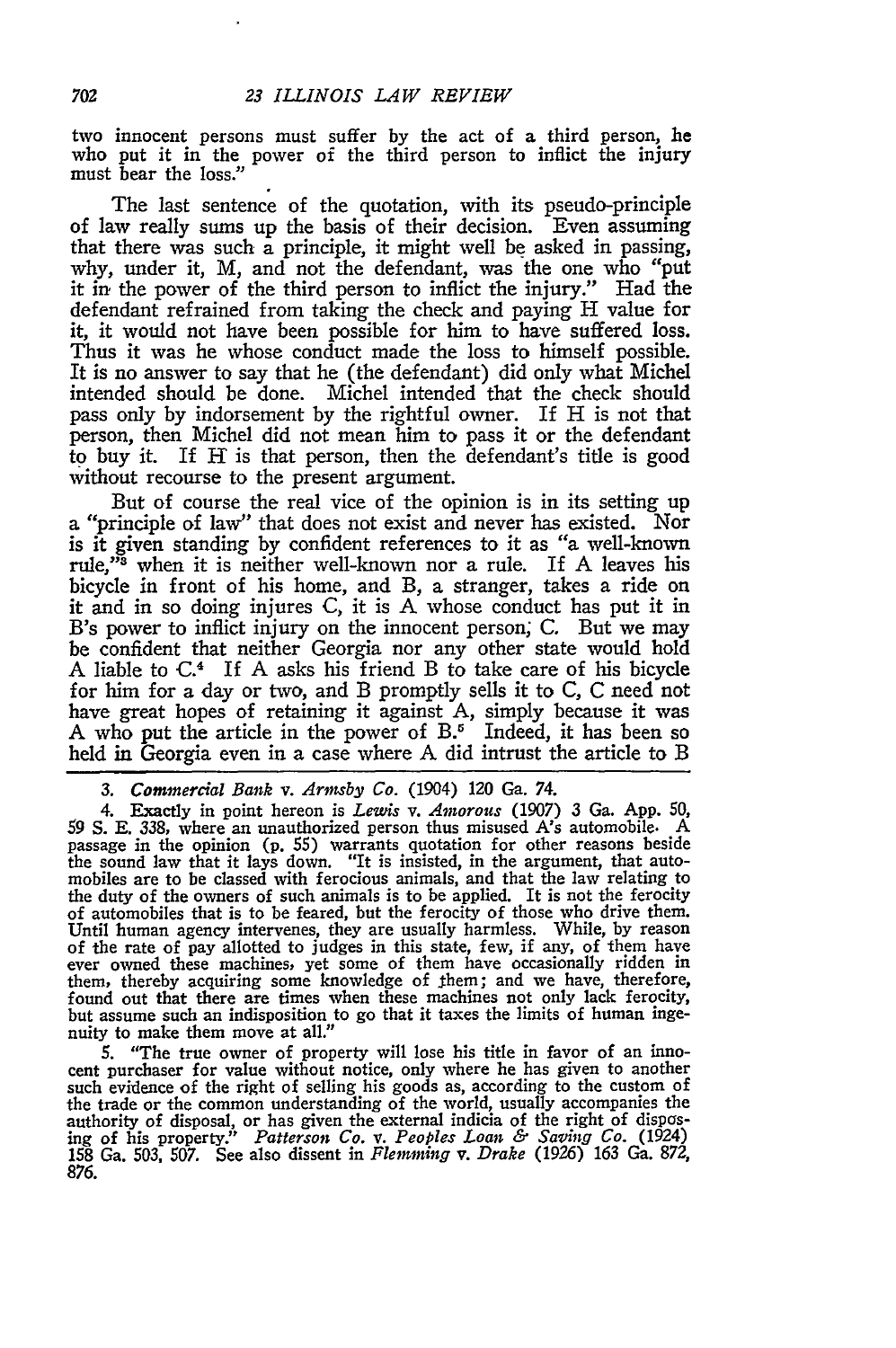for the very purpose of disposing of it, but where the manner of disposal was improper, and C was defeated despite his innocence.<sup>6</sup> Or finally, if A, wishing to pay a debt owed by him to B, draws a check for the proper amount, payable to B, and hands it to C with the request that C carry it to B, A puts it in C's power to forge B's indorsement and so to deceive some innocent person into buying the check from him. Yet no one would suppose that such a person could hold A liable, nor does the Georgia rule differ from that of other states.<sup>7</sup> In the instant case, therefore, if H had not pretended to be G, but had asserted that he was G's agent and so had secured the check payable to G, and then forged G's indorsement, the innocent buyer of the check would not have been protected. Yet it is difficult to see any difference between that and the actual case, if the ldecision is to lie on the pretended principle of law set up by the court. Certainly M's share in making possible H's fraud was the same whether he believed that H was G or that H was *G's* servant. If the two situations are different, the difference must lie in other reasons, and it is these that actually control the decision. The alleged principle degenerates merely to an adornment for a result already reached by such other means.

But all the blame should not be visited on the judicial branch of Georgia's government. The legislature is an equal participant, thanks to the Civil Code of 1910, sec. 4537.8 In various cases the court has cited this section and followed it with approval. But without apparent exception these expressions of approval were in cases where the same result would have been reached without the statutory aid.<sup>9</sup> Where, however, the statute and the common law would apparently lead to opposite results, it is interesting to

7. Atlanta National Bank v. Burke (1888) 81 Ga. 597. Compare Anderson Banking Co. v. Chandler (1921) 151 Ga. 408, where the innocent buyer of an altered instrument was not allowed to enforce it according to its new tenor against a party prior to the alteration who, however, had put it in the power of a third party to make the alteration.

**8.** "When one of two innocent persons must suffer by the act of a third person, he who put it in the power of the third person to inflict the injury must bear the loss."

**9.** For example: *Newsome v. Harrell* (1916) 146 Ga. **139,** where the defendant asked his son to write a letter making a certain offer to the plain- tiff. The son made an error but the defendant signed it and sent the letter without reading it, and was now held to its terms. *Suminerford v. Davenport* (1906) **126** Ga. **153,** where the defendant executed a negotiable promissory note payable to B, and handed it to B, prior to receiving from B the consid-eration expected for it. When B failed to furnish it, the defendant refused to pay the note to its holder at maturity, thereby forcing the plaintiff, an innocent endorser, to take it up. The plaintiff recovered. *Burch v. American Grocery Co.* (1906) **125** Ga. **153,** where the defendant had made many pur- chases from the plaintiff, such deals being regularly arranged **by** the defendant's clerk. The latter, immediately after he was discharged but before the plaintiff heard of the discharge, made a purchase which the defendant now refuses to live up to. It was held, however, that he was bound. It is plainly apparent that all these obviously correct results are in no way dependent on the existence of the statutory provision, but would have been reached in the same manner independent of it, simply under the common law.

*<sup>6.</sup> Washington Loan & Banking Co. v. Stanton* (1924) 157 Ga. 885.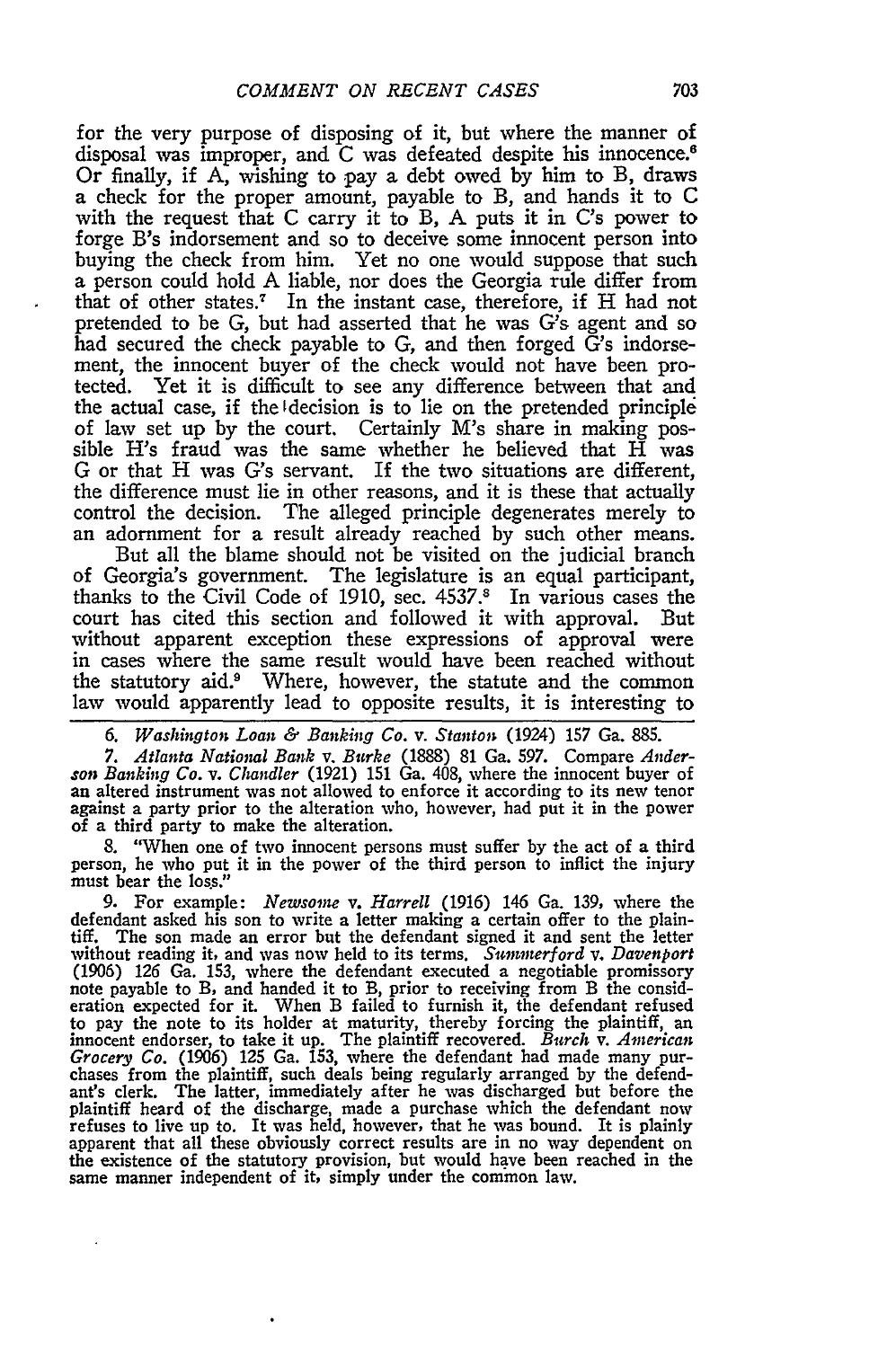note that the court seems regularly to reject the statute and to follow the common law rule, merely stating (often not at all convincingly) that "the statute did not apply." For example, in *Citizens Bank* v. *Union Warehouse Companyl'* the defendant, a warehouseman, issued his negotiable receipt for cotton stored with him. On the receipt he did not specify grade or weight of bales. He knew that a buyer of such a receipt would assume that the bales were of a certain weight and grade, as a result of the non-specification. In fact they were inferior in both respects. The plaintiff did buy the receipt and did so assume, thanks to the wrongful conduct of the seller of the receipt. He now seeks to visit the resulting loss on the defendant. If the alleged common law principle (or its statutory echo) might ever be properly invoked, it would seem to be here. But the court declared that the statute was "not applicable," say $ing:$ <sup>11</sup>

"The warehouseman did not put it into the power of the bailor to enlarge his obligation arising from his contract. The only thing which he put into his power to do was to assign these receipts and to confer on his assignee his rights, and to subject the warehouseman to his obligation under the contract of bailment."

Certainly the warehouseman did not *authorize* the bailor to do what he did; to say that he did not *empower* him to do it comes close to begging the question. With at least as much plausibility it can be said that he enabled the third person (the bailor) to do something that he otherwise could not have done. And that in turn comes close to saying that he put such a result in the power of the third party.

Another illustration of where the statute was declared to have no application is *Bank of Oglethorpe v. Swindle*.<sup>12</sup> There the dispute was as to ownership of a negotiable note. A was the undisputed owner of the note at the time of its maturity. Soon thereafter he intrusted it to B (indorsed in blank), to collect and to turn the proceeds over to him. Instead B pledged the note to C, who claims it against A. The first part of the opinion is wholly orthodox. He who has no title can ordinarily confer none as against the true owner. Whatever may be the exceptional rule as to negotiable instruments before maturity, after maturity they are like other property, and B has not created in C any rights capable of standing against A. The court then deals with C's contention that he is entitled to protection under Code sec. 4537. That section is declared not to apply by the following reasoning: Before maturity the owner's rights could be cut off in this manner. After maturity it bore on its face an indication that it was not being received "in due course." Hence its buyer took with notice or knowledge of a suspicious circumstance and consequently was not such an "innocent person" as was alone protected under sec. 4537.

<sup>10. (1923) 157</sup> Ga. 434.

<sup>11.</sup> At **p.** 451.

<sup>12. (1922) 155</sup> Ga. 69.